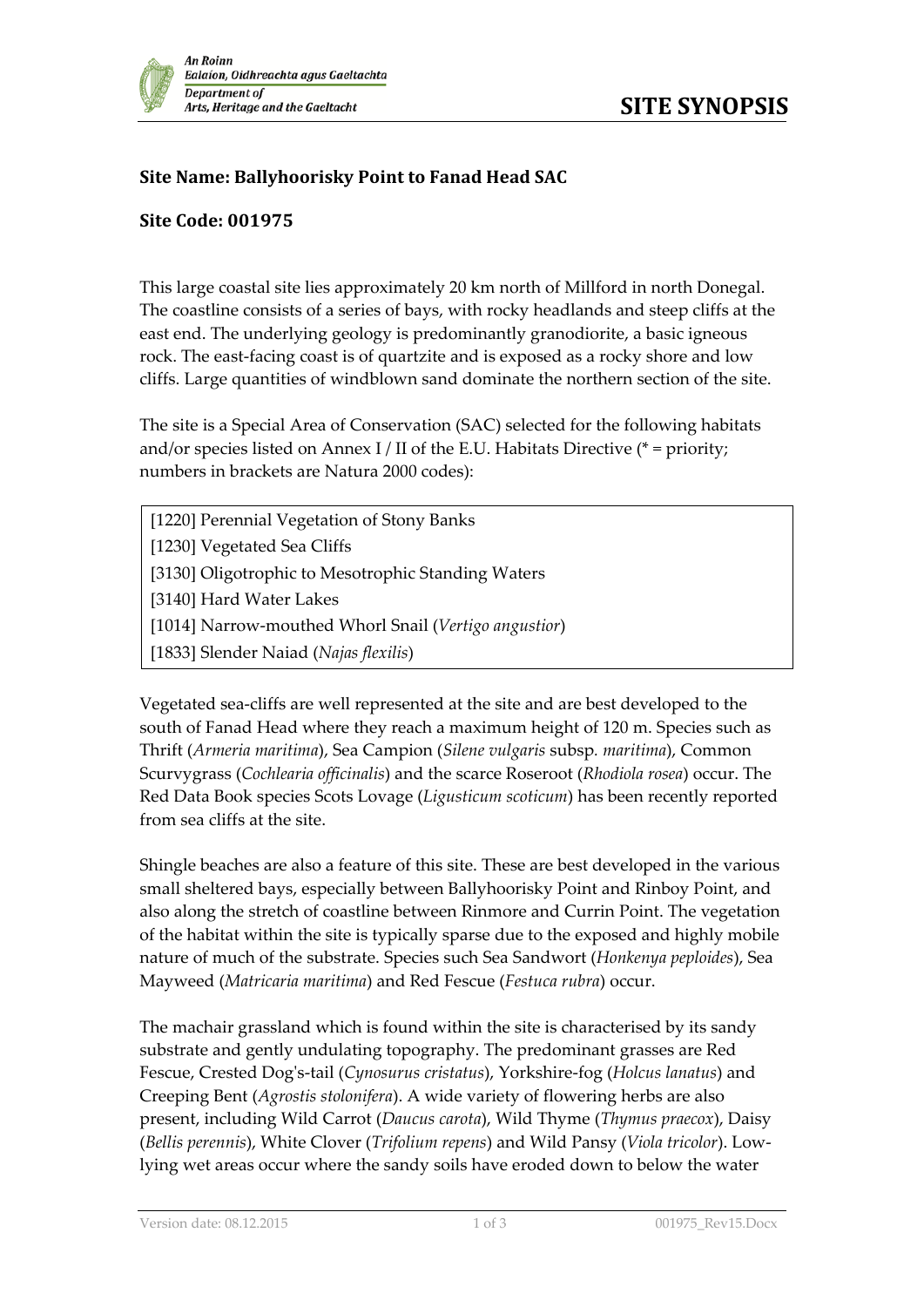table. These marshy areas are characterised by Bog Pimpernel (*Anagallis tenella*), Water Mint (*Mentha aquatica*) and Ragged-Robin (*Lychnis flos-cuculi*). Much of the machair is in a degraded state due to over-grazing and amenity pressure.

Lakes are also well represented and include some of the best examples of base-rich, nutrient-poor lakes in the county. Shannagh Lough is an important, though small, example of an oligotrophic lake in an extreme northern location. It is situated approximately 1 km from the coast and is almost entirely enclosed by rocky ground. The lake is locally heavily vegetated, with such oligotrophic species as Shoreweed (*Littorella uniflora*), Quillwort (*Isoetes lacustris*), Alternate Water-milfoil (*Myriophyllum alterniflorum*)*,* the pondweeds *Potamogeton perfoliatus* and *P. berchtoldii,* and a diversity of stoneworts (*Chara aspera, C. virgata, Nitella flexilis* and *N. translucens*)*.* Of particular note is that Shannagh is the type site for the little known *Nitella spanioclema*, which is probably endemic. Slender Naiad (*Najas flexilis*), a species listed on Annex II of the E.U. Habitats Directive, is also present.

Two other lakes within this site, Kinny Lough and Magheradrumman Lough, are good examples of hard water lakes with *Chara* formations. Kinny Lough is a medium sized lake separated from the sea by a machair plain and dune system. Magheradrumman Lough is a small lake with sandy shores and a sandy bottom. A wide variety of plant communities occur in these lakes, with both soft and hard water species present. *Chara* communities are well developed, with *Chara aspera, C. contraria, C. desmacantha, Chara rudis, C. globularis,* plus *Nitella flexilis* and *N. translucens*. Also present are the moss *Fontinalis antipyretica,* Shoreweed, both Spiked and Alternate Water-milfoil (*Myriophyllum spicatum, M. alterniflorum*)*,* Autumnal Water-starwort (*Callitriche hermaphroditica*)*,* Lesser Water-plantain (*Baldellia ranunculoides*)*,* and a range of pondweeds (*Potamogeton praelongus, P. crispus* and *P. filiformi*s).

This site contains many other coastal habitats including sandy beaches with drift line vegetation, sand dunes, wetlands, coastal heath and open marine water, the latter included in the site for its ornithological interest.

A number of rare and threatened Red Data Book plant species have been recorded from the site: Corncockle (*Agrostemma githago*), Scots Lovage, and from lakes in the site, Pillwort (*Pilularia globulifera*) and Slender Naiad. The latter two species are legally protected under the Flora (Protection) Order, 2015.

A population of the rare whorl snail, *Vertigo angustior*, has recently been discovered within the site at Kinlackagh Bay. This is associated with a shallow stream valley within dunes. *Vertigo angustior* is listed on Annex II of the E.U. Habitats Directive.

The site is of ornithological importance for waterfowl, with nationally important numbers of Sanderling, Eider and Long-tailed Duck, as well as good numbers of Oystercatcer, Ringed Plover and Turnstone. Peregrine Falcon and Chough both breed within the site; these species are listed on Annex I of the E.U. Birds Directive.